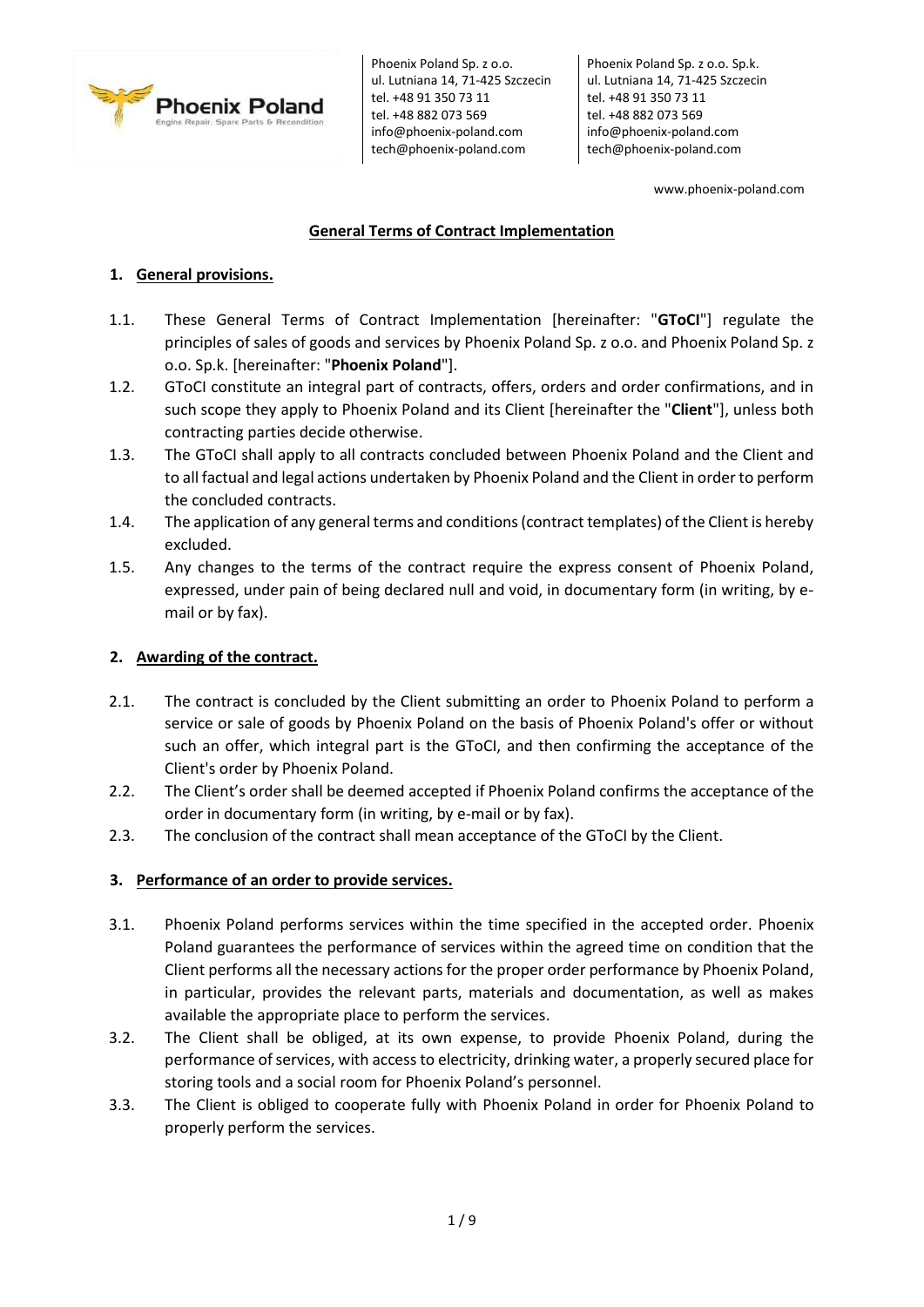

Phoenix Poland Sp. z o.o. Sp.k. ul. Lutniana 14, 71-425 Szczecin tel. +48 91 350 73 11 tel. +48 882 073 569 info@phoenix-poland.com tech@phoenix-poland.com

www.phoenix-poland.com

- 3.4. If in the place of performing services by Phoenix Poland, there are internal procedures, regulations, fire and occupational health and safety regulations in force, the Client is obliged to train Phoenix Poland's personnel in this field free of charge.
- 3.5. If, in the event of the Client's delay in the performance of its obligations provided for in sections 3.1 - 3.4 above, Phoenix Poland could not provide services despite its readiness, the Client shall be obliged to pay remuneration for Phoenix Poland's readiness to provide services in the amount determined in the order.
- 3.6. If the delay referred to in paragraph 3.5 above exceeds 5 days, Phoenix Poland shall be entitled, but not obliged, to withdraw from the contract. In this case, the Client shall pay Phoenix Poland remuneration for the period of readiness to provide services in the amount established in the order, as well as reimburse Phoenix Poland for the expenses incurred.
- 3.7. All transport costs related to the execution of the order, including travel costs of Phoenix Poland personnel to and from the place of service provision, local travel costs and costs of accommodation and meals of Phoenix Poland's personnel, shall be borne by the Client. The provision of paragraph 3.6 above shall apply accordingly. The costs of accommodation and meals shall be charged to the Client even in the event of inability to perform the works subject to the Contract for reasons beyond Phoenix's control (including inability to perform the works subject to the Contract confirmed by a medical certificate).
- 3.8. In any case, Phoenix Poland shall be entitled to entrust part or all of the services to subcontractors, unless the parties have expressly agreed in the order that Phoenix Poland will perform them personally.
- 3.9. If, in the course of providing the services, the need arises for additional work that was not included in the order, Phoenix Poland shall provide the Client with a list of the additional work necessary to be carried out and the remuneration due to Phoenix Poland on this account. The Client's acceptance of the offer to perform additional works shall mean its consent to the additional remuneration. In the event that the Client does not agree to the additional works, which in the opinion of Phoenix Poland determine the execution of the order, Phoenix Poland is entitled to withdraw from the contract. The provision of section 3.6 above shall apply accordingly.
- 3.10. The date of completion of the order is given in the Timesheet issued by Phoenix Poland after the completion of the provision of services. Signing of the Timesheet by the Client's representative (in particular, by the ship's captain or superintendent) means confirmation of the completion by Phoenix Poland of the works listed in this document, their completion time and materials used.
- 3.11. In the event that prior to the signing of the Timesheet, the Client commences the operation of the equipment in relation to which Phoenix Poland performed the work specified in the order, it shall be deemed that the parties have accepted the work performed by Phoenix Poland without reservation.
- 3.12. The Client is obliged to specify the way of collecting waste produced during the works performed under contract, the way of their disposal, as well as to ensure that the contract is implemented in accordance with current legal regulations concerning environmental protection.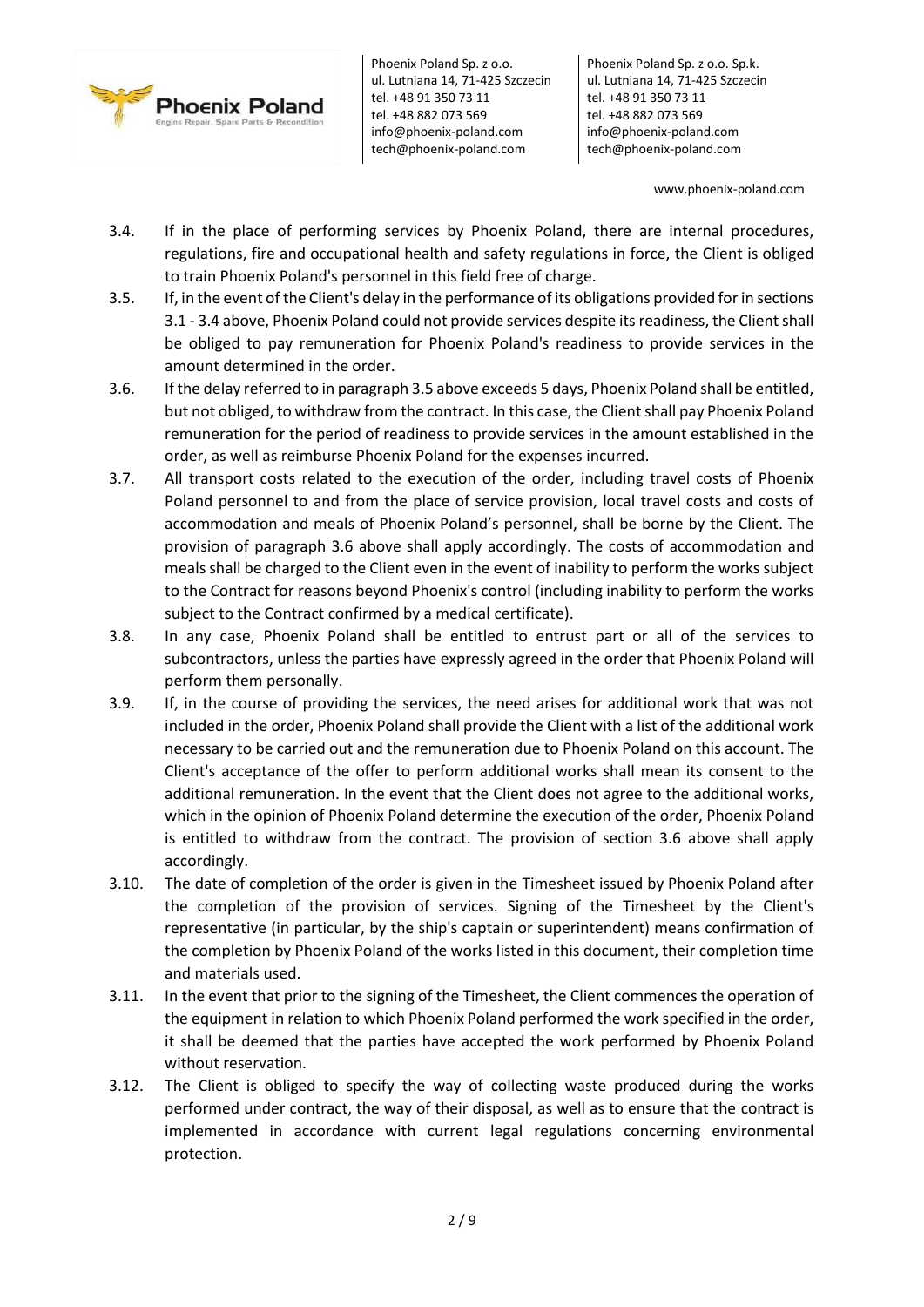

Phoenix Poland Sp. z o.o. Sp.k. ul. Lutniana 14, 71-425 Szczecin tel. +48 91 350 73 11 tel. +48 882 073 569 info@phoenix-poland.com tech@phoenix-poland.com

www.phoenix-poland.com

- 3.13. Should the provision of services require supervision, including audits of quality during and after performing all the works subject to the contract or part of them, the cost of supervision, of audits by classifying associations or other qualified authorities and institutions, as well as of preparation of appropriate technical documentation are charged to the Client.
- 3.14. The Client can at any time demand a change to the subject of the contract. In such case, besides the agreed remuneration, the Client is obliged to pay the remuneration increased in accordance with the broadened scope of works and to cover any additional costs connected with the change to the subject of the contract. In case of a change to the subject of the contract resulting in a decrease in the value of the works or in a lack of increase in the value of the works, the Client is obliged to pay the agreed remuneration and to cover additional costs connected with the change to the subject of the contract.
- 3.15. The Client is obliged to take out an insurance on the subject of the contract against the risks connected with the performance of the ordered works.

### **4. Performance of an order for the delivery of goods.**

- 4.1. Phoenix Poland undertakes to provide the Client with the necessary information on products delivered by Phoenix Poland, their functionality and conditions of use. By placing an order for a given Phoenix Poland product, the Client declares that it has familiarised itself with all the information and documents necessary to ascertain the product's functionality.
- 4.2. In the event that Phoenix Poland manufactures a product dedicated to the Client and according to its specifications, the Client shall be responsible for the consequences of providing incorrect or incomplete technical data.
- 4.3. Phoenix Poland undertakes to deliver the product on the date specified in the accepted delivery order. Phoenix Poland is entitled to postpone the delivery date in the event of circumstances for which it is not responsible. In this case, Phoenix Poland shall immediately inform the Client of the nearest possible delivery date.
- 4.4. The delivery of products takes place at the expense and risk of the Client. Unless otherwise specified in the contract the terms of delivery are EXW according to INCOTERMS 2020.
- 4.5. The document confirming the product delivery shall be a delivery note, which the Client is obliged to sign upon the product delivery.
- 4.6. The Client shall be obliged to examine the delivered shipment containing the ordered product in the manner adopted for this type of shipments. In the event any damage is found, the Client shall demand that a damage protocol is drawn up and signed by the supplier.
- 4.7. The Client shall examine the products immediately after delivery, but not later than within 3 days of delivery and notify Phoenix Poland of the discovered apparent quantitative deficiencies, apparent quality defects or other non-conformity of the delivery with the order.
- 4.8. The Client shall be entitled to complain about products which do not correspond with the order, provisions of the contract, samples previously delivered or defective products.
- 4.9. The defect of the product shall be its physical defect, legal defect, as well as quantity shortage and its non-compliance with any provisions of the contract.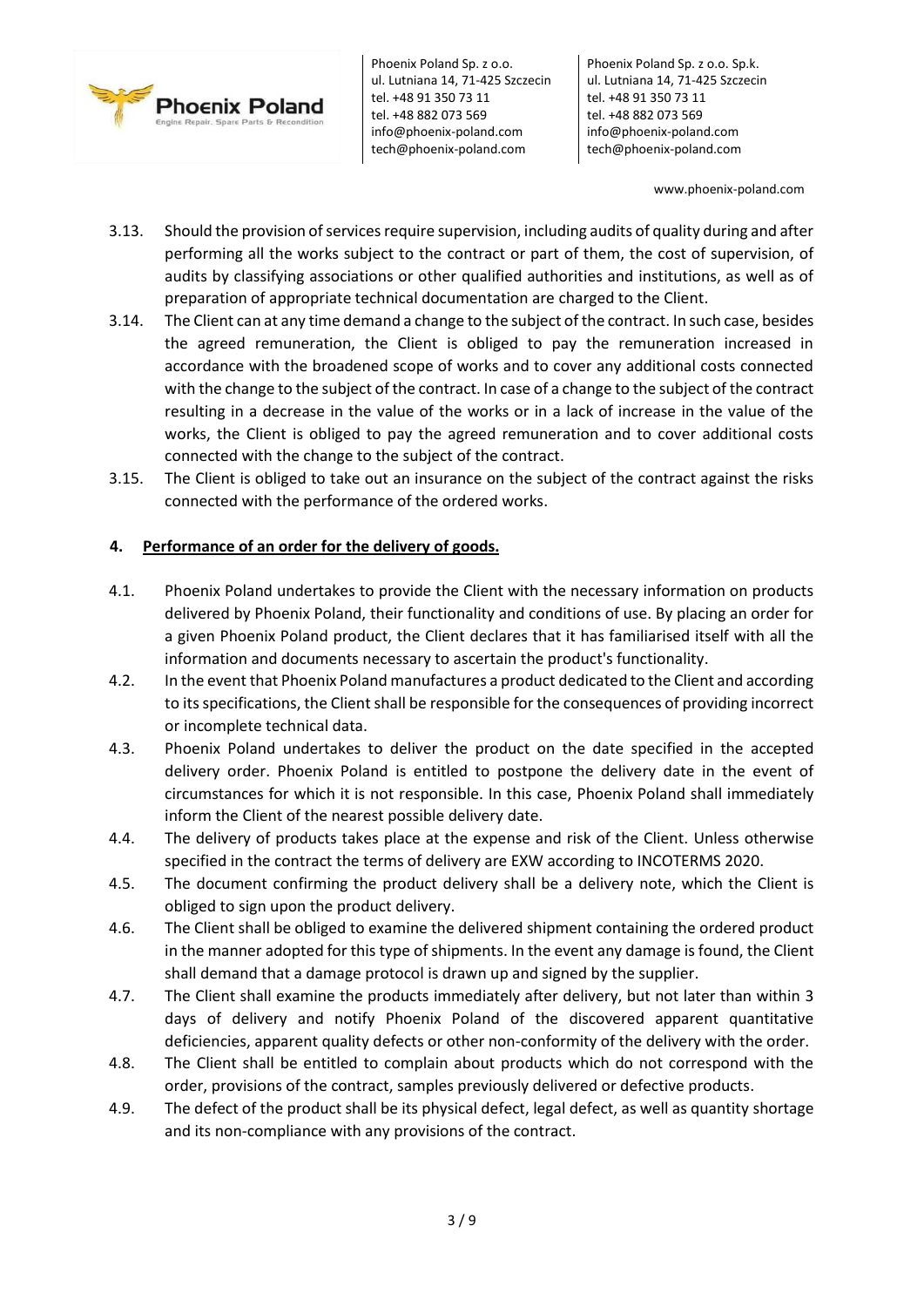

Phoenix Poland Sp. z o.o. Sp.k. ul. Lutniana 14, 71-425 Szczecin tel. +48 91 350 73 11 tel. +48 882 073 569 info@phoenix-poland.com tech@phoenix-poland.com

www.phoenix-poland.com

- 4.10. In order to execute its rights of complaint, the Client shall immediately, but not later than within 4 days from the date of delivery of the product, notify Phoenix Poland of the defect, specifying in the notice the type of defect and actions expected from Phoenix Poland.
- 4.11. Phoenix Poland is obliged to respond to the complaint immediately, but no later than within 14 days from the date of filing a complaint.
- 4.12. In the case of the validity of the complaint, Phoenix Poland shall provide the Contractor with products free from defects or remove the defect (at its own discretion), and the Client shall send the advertised products to Phoenix Poland.

## **5. Remuneration.**

- 5.1. The amount of remuneration due to Phoenix Poland and the date of its payment shall be specified each time in the accepted order or other document accepted by Phoenix Poland.
- 5.2. The hourly rates in the contract also applies during the travel to / from place of work. Travel wage is calculated as an hourly rate multiply by number of travelling hours but not more than 8 hours per day (every 24 hours).
- 5.3. Work during Polish National Holidays will be charged double (100% more).
- 5.4. Phoenix Poland is entitled to remuneration specified in the contract for readiness to perform the works subject to the contract by the person used by Phoenix Poland to implement the contract even if the company's inability to provides its services was caused by the Client or persons for whom the Client is liable, who are his subordinates or who are connected with him.
- 5.5. The basis for issuing a VAT invoice for services rendered by Phoenix Poland is the Timesheet.
- 5.6. The amount due is payable within 14 days of invoice.
- 5.7. The costs of bank transfers will be charged to the Client.
- 5.8. Should the term of contract exceed 30 days, it will be possible to issue down payment invoices on conditions agreed by both parties.

#### **6. Payment of remuneration and procedure of debt collection.**

- 6.1. After the half of the payment period of Phoenix Poland's remuneration specified in the VAT invoice, the Phoenix Poland's representative will contact the Client's payment department to confirm receipt of the VAT invoice by the Client and the date of the planned payment. If Client did not receive a VAT invoice, for whatever reason, Phoenix Poland will send a VAT invoice to the e-mail address indicated by the Client and the e-mail address of the superintendent responsible for the ship on which the Phoenix Poland services were provided. Re-submission of the VAT invoice does not extend the payment period, unless the nondelivery of the VAT invoice was due to the fault of Phoenix Poland.
- 6.2. On the day preceding the payment date of Phoenix Poland 's remuneration specified in the VAT invoice, the Phoenix Poland's representative will contact the Client's payment department and ask for confirmation of the payment order. In the event of non-payment of remuneration due to: (1) the lack of the superintendent's signature - Phoenix Poland will contact the competent person directly to determine the reasons for withholding the payment transfer, (2)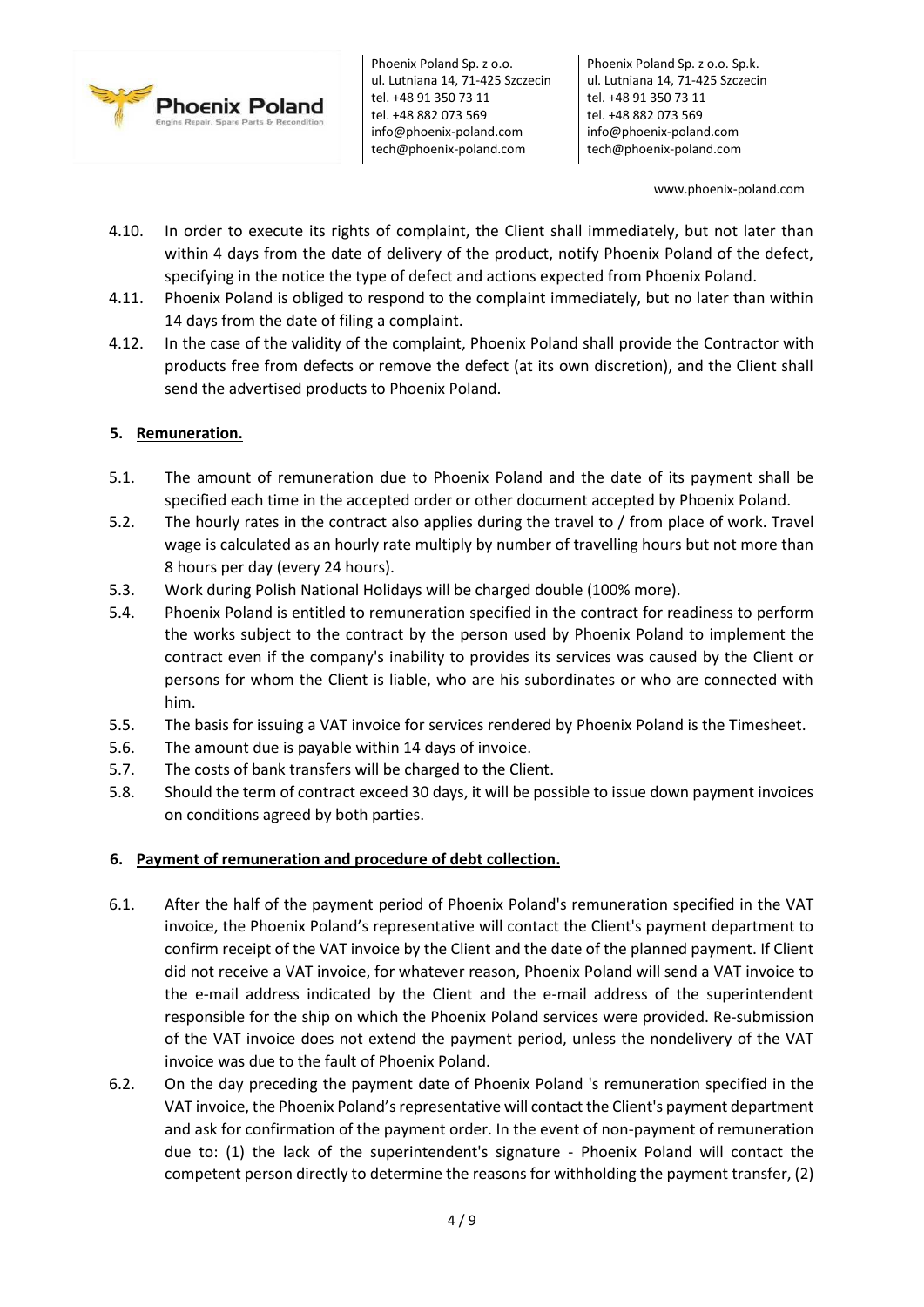

Phoenix Poland Sp. z o.o. Sp.k. ul. Lutniana 14, 71-425 Szczecin tel. +48 91 350 73 11 tel. +48 882 073 569 info@phoenix-poland.com tech@phoenix-poland.com

www.phoenix-poland.com

the lack of funds on the part of the client – Phoenix Poland is authorized, but not obliged, to agree with the Client a new payment deadline or repayment schedule.

- 6.3. Within 3 5 days after the date of payment of Phoenix Poland 's remuneration specified in the VAT invoice, Phoenix Poland will send the first request for payment to the Client's payment department and the superintendent responsible for the ship on which the Phoenix Poland 's services were provided.
- 6.4. Within 7 10 days after the payment of Phoenix Poland 's remuneration specified in the VAT invoice, Phoenix Poland will send a demand for payment to the Client's payment department and the superintendent responsible for the ship on which the Phoenix Poland services were provided, stating that non-payment will result in billing by Phoenix Poland interest for untimely payment.
- 6.5. Within 14 days of the date of payment of Phoenix Poland 's remuneration specified in the VAT invoice, Phoenix Poland will send a demand for payment to the Client's payment department and the superintendent responsible for the ship, with an interest note.
- 6.6. Within 21 28 days after the payment of Phoenix Poland 's remuneration specified in the VAT invoice, Phoenix Poland will send a demand for payment to the Client's payment department and the superintendent responsible for the ship on which the Phoenix Poland services were provided, with an interest note and at the same time Phoenix Poland will forward further collection to legal department.

# **7. Liability.**

- 7.1. Phoenix Poland undertakes that the quality, features, markings and packaging of delivered products and services will be consistent with applicable regulations and standards and that they will be free from legal and physical defects.
- 7.2. Phoenix Poland is responsible only for the compliance of products and services provided with the contract and the mandatory provisions of the law. Phoenix Poland's liability is limited to the value of the services and products purchased by the Client. The parties hereby exclude, pursuant to Article 558 § 1 of the Civil Code, the liability of Phoenix Poland under the warranty.
- 7.3. The liability of Phoenix Poland shall be limited to the value of the actual damage incurred by the Client, excluding any indirect damage, in particular, loss of profits and pure property loss, provided that the damage was caused by gross negligence or intentional fault of Phoenix Poland.
- 7.4. Phoenix Poland's liability is excluded if the damage is caused by the use of materials (including but not limited to individual components as well as entire engines) or documentation provided by the Client which are inappropriate, used, worn out or contain defects.
- 7.5. Should the Client provide Phoenix Poland with used materials, renovated materials or materials with faults to perform works subject to the contract, the liability of Phoenix Poland stemming from warranty is excluded.
- 7.6. In the event of injury to a person used by Phoenix Poland to perform works subject to the contract arising while performing the works subject to the contract on the facility owned by the Client, the Client is obliged to ensure appropriate care for the person, including medical care. Should the injury to the person be caused by actions or abandonment by the Client or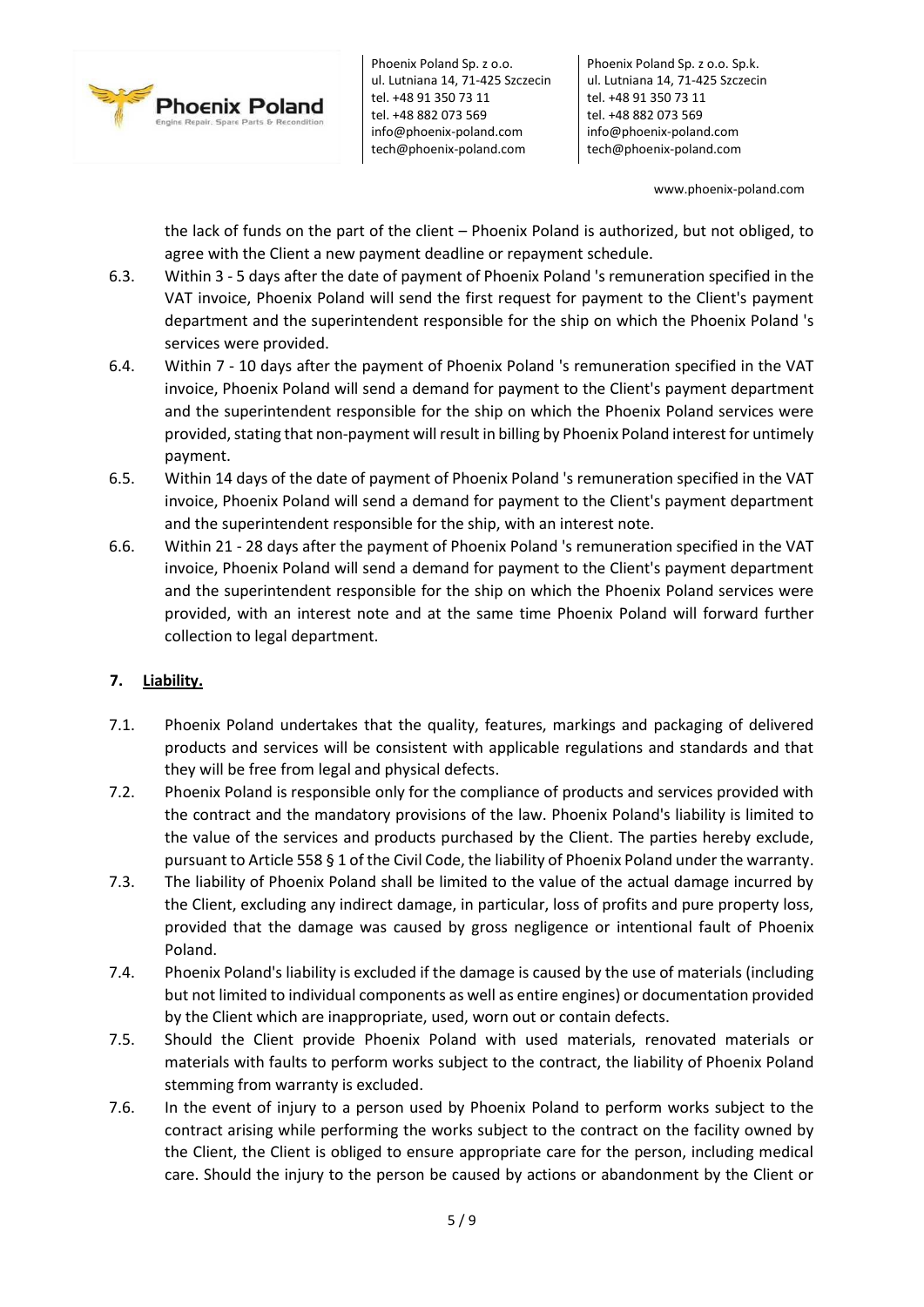

Phoenix Poland Sp. z o.o. Sp.k. ul. Lutniana 14, 71-425 Szczecin tel. +48 91 350 73 11 tel. +48 882 073 569 info@phoenix-poland.com tech@phoenix-poland.com

www.phoenix-poland.com

other persons for whom Phoenix Poland is not liable, the Client is obliged to pay damages to the injured person.

## **8. Guarantee.**

- 8.1. Phoenix Poland hereby guarantees that the services supplied in the performance of the contract will comply with the specifications of the accepted order.
- 8.2. Unless otherwise agreed by the parties in the contract, the guarantee period is:
	- 8.2.1. 6 months in respect of engine repairs carried out and supervised by Phoenix Poland;
	- 8.2.2. 6 months in respect of workshop works involving the regeneration of components;
	- 8.2.3. 12 months in respect of installation of the synchronization and power distribution system design by Phoenix Poland;
	- 8.2.4. 12 months in respect of installation of the control system for Sole Diesel / Baudouin aggregates designed by Phoenix Poland.
- 8.3. The period referred to in clause 8.2. above shall be calculated from the date of signing of the Timesheet by the parties, and if the parties have not signed this document - from the date of termination of the provision of services by Phoenix Poland.
- 8.4. In the case of the supply or installation of new parts or modules, as well as the sale or supply of spare parts, the guarantee period indicated in the manufacturer's guarantee for a given part shall apply. All guarantee claims regarding such parts shall be submitted to the manufacturer of the part.
- 8.5. Under the guarantee, Phoenix Poland undertakes to remove at its own expense, physical defects of the service performed, if these defects are revealed during the guarantee period and are a consequence of faulty performance of services by Phoenix Poland.
- 8.6. The guarantee granted by Phoenix Poland does not cover defects and faults originating in materials or documentation provided by the Client, and also those which arise as a result of improper use of devices or products or mechanical damage.
- 8.7. All complaints must be reported to Phoenix Poland during the guarantee period, in electronic form (tech@phoenix-poland.com) or in writing, within 3 days of the discovery of a defect. The guarantee does not cover defects, which were reported in a manner other than that specified above.
- 8.8. Upon receipt of a complaint, Phoenix Poland within 14 days will verify its validity and issue a statement of acceptance or non-acceptance of the complaint. For this purpose, Phoenix Poland may commission an expert opinion from an independent entity or conduct an inspection through its representative.
- 8.9. In order to properly conduct the complaint procedure, the Client is absolutely obliged to refrain from using the items in which a defect was detected and from any interference with the object (including the disassembly of the object) until Phoenix Poland issues a statement of acceptance or non-acceptance of the complaint and a possible inspection by a representative of Phoenix Poland. In the event of non-compliance by the Client with the obligations set out in the preceding sentence, as well as conducting an inspection of the object without the participation of a representative of Phoenix Poland, the guarantee shall expire.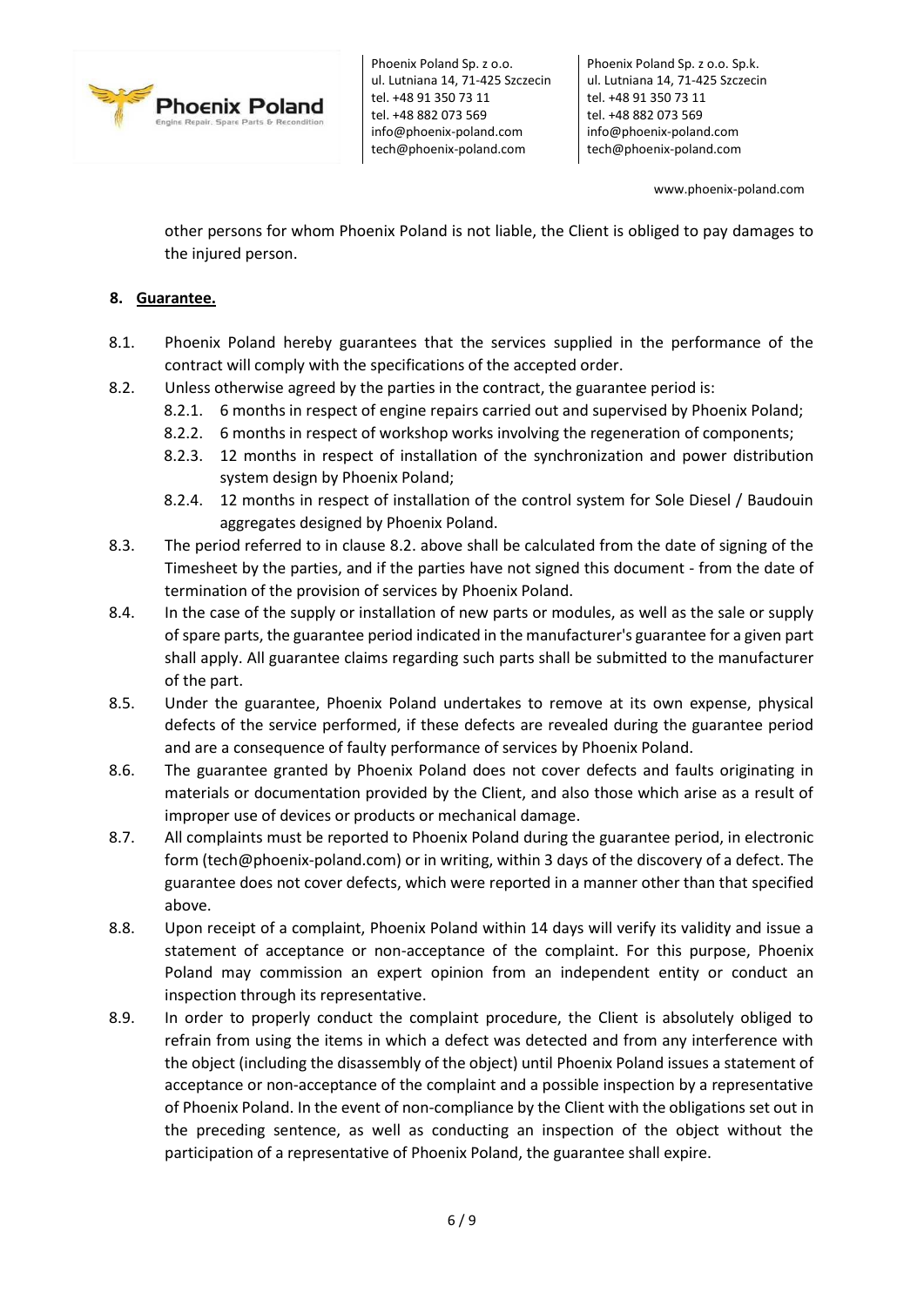

Phoenix Poland Sp. z o.o. Sp.k. ul. Lutniana 14, 71-425 Szczecin tel. +48 91 350 73 11 tel. +48 882 073 569 info@phoenix-poland.com tech@phoenix-poland.com

www.phoenix-poland.com

## **9. Withdrawal of the execution of the order.**

- 9.1. Until the completion of the execution of the order, the Client may withdraw from the order, with simultaneous payment to Phoenix Poland of the entire agreed remuneration and reimbursement of expenses incurred by Phoenix Poland.
- 9.2. If the Client's performance of the contract is uncertain due to the Client's financial condition, Phoenix Poland shall be entitled, at its discretion, to withhold the execution of the order until the Client has made full or agreed prepayment for the Phoenix Poland product or service or has provided Phoenix Poland with appropriate payment security.
- 9.3. Phoenix Poland shall be entitled to withdraw from the contract if the Client fails to perform the necessary actions for the proper execution of the order by Phoenix Poland, in particular fails to provide the relevant parts, materials and documentation and fails to make available a suitable place for the provision of services. In the event of withdrawal from the contract, the Client shall reimburse Phoenix Poland all costs incurred by Phoenix Poland in order to perform the order.
- 9.4. For non-performance or improper performance of duties by the Client, including delay in provision of materials or documentation or equipment necessary for Phoenix Poland to implement the contract correctly, other than payment of remuneration, Phoenix Poland is entitled to calculate and charge a fine of 2,000 EUR for each day of delay or for each failure.
- 9.5. The payment of contractual penalty does not mean that Phoenix Poland renounces the right to claim compensation in accordance with general rules of law.

## **10. Force Majeure.**

- 10.1. Neither party shall be liable for non-performance or improper performance of its obligations under the agreement if such non-performance or improper performance is caused by force majeure.
- 10.2. Force majeure shall be understood as an external event of extraordinary nature, beyond the control of the parties, which cannot be prevented with the use of the utmost diligence, in particular but not exclusively:
	- 10.2.1. decisions of the authorities;
	- 10.2.2. epidemics or pandemics;
	- 10.2.3. war, including civil war;
	- 10.2.4. riot, acts of sabotage, civil commotion;
	- 10.2.5. natural disasters such as storms, hurricanes, earthquakes, floods.
- 10.3. Each party undertakes, as far as possible, to inform the other party of any events having the characteristics of force majeure that may affect the performance of obligations under the agreement so as to enable the other party to take measures to minimise the consequences of such event.
- 10.4. If force majeure causes a party to fail to perform or improperly perform its obligations under the contract then:
	- 10.4.1. that party shall immediately notify the other party in writing at the address indicated as the party's registered address of the occurrence of such an event, and shall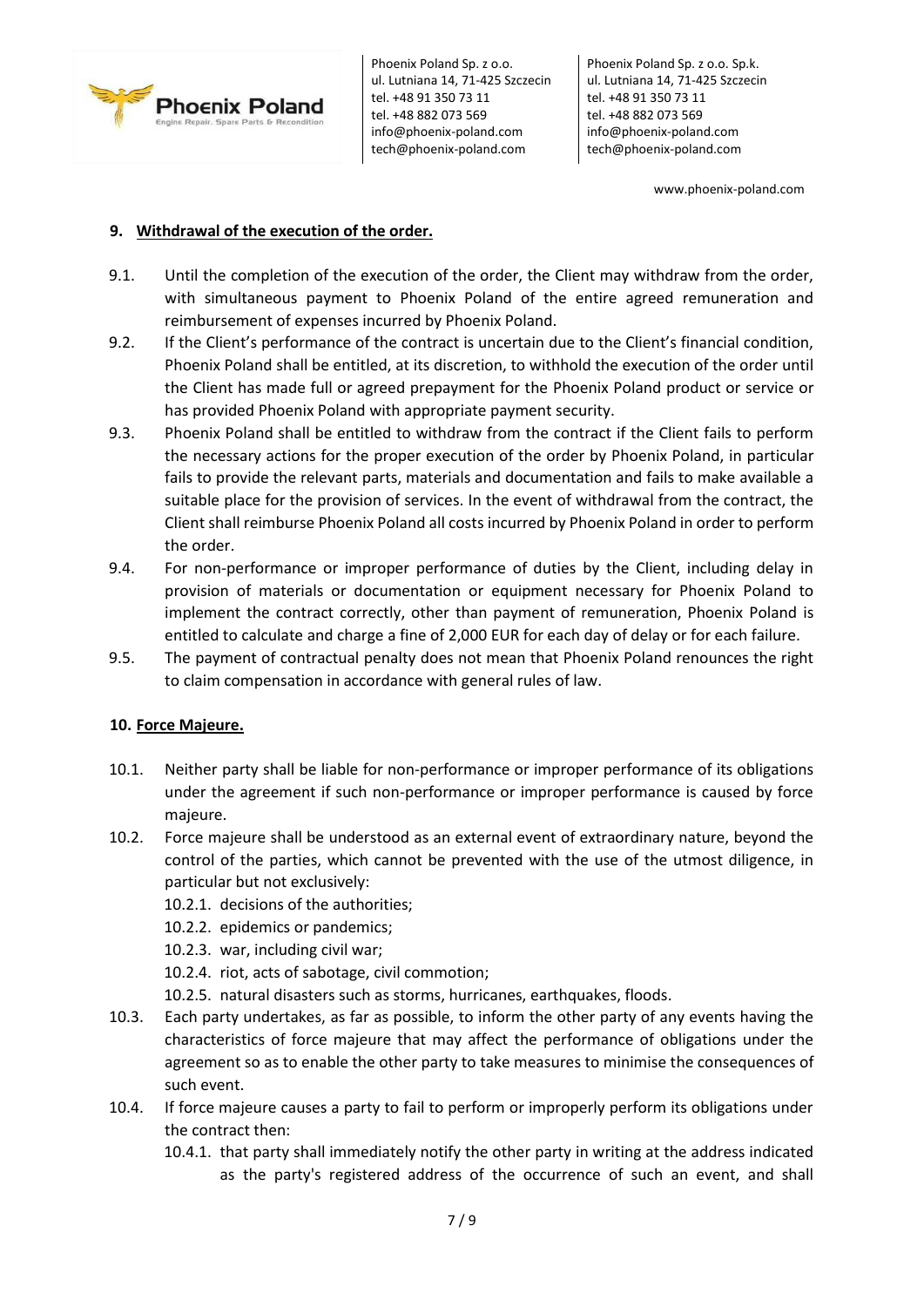

Phoenix Poland Sp. z o.o. Sp.k. ul. Lutniana 14, 71-425 Szczecin tel. +48 91 350 73 11 tel. +48 882 073 569 info@phoenix-poland.com tech@phoenix-poland.com

www.phoenix-poland.com

furthermore inform the other party of the relevant facts affecting the course of such an event, in particular the anticipated date of its termination and the anticipated date of the resumption of performance of the obligations under the contract and the termination of such an event, if possible providing documentation in this respect;

- 10.4.2. the parties shall agree on how to deal with the event;
- 10.4.3. that party shall commence remediation of the event without delay;
- 10.4.4. each party shall exercise the utmost diligence for the proper performance of its obligations under the contract and shall promptly fulfil its obligations under the contract once the causes of the event and/or its consequences have been remedied.
- 10.5. If a delay in performance continues for more than three months, the other party may terminate the contract with immediate effect.

# **11. Confidentiality.**

- 11.1. Each party undertakes to keep strictly confidential all confidential information and facts of which it becomes aware in connection with the conclusion and performance of the agreement. This obligation also applies to documents, materials and any other information carriers. Confidential information is any information not disclosed to the public, irrespective of its legal, economic, organisational or any other nature, concerning the party and entities related to it by capital, contract or organisation. Confidential information also includes data and information concerning current, former and future employees, collaborators, suppliers and contractors of the parties. Confidential information includes, in particular, the business confidentiality referred to in Article 11 Cl. 4 of the Act of 16 April 1993 on Combating Unfair Competition.
- 11.2. The information referred to in clause 11.1 above may be disclosed only with the prior consent of the other party expressed in writing under pain of invalidity. The obligation of confidentiality shall also apply for 3 years after the termination of the agreement.
- 11.3. It shall not be a breach of confidentiality obligations to disclose information under mandatory provisions of law or a decision or order of a state authority or institution binding on one of the parties.

## **12. Contact.**

- 12.1. Contact persons as well as means of contact (address, e-mail, fax and the like) are specified by the parties in the contract, that is the Client specifies them in the order and Phoenix Poland in the confirmation of the order.
- 12.2. The other party is to be informed about any amendments to the contact data of the contact persons. Otherwise any information sent to the last known address or to the last known contact person shall be deemed successfully delivered.

## **13. Final provisions.**